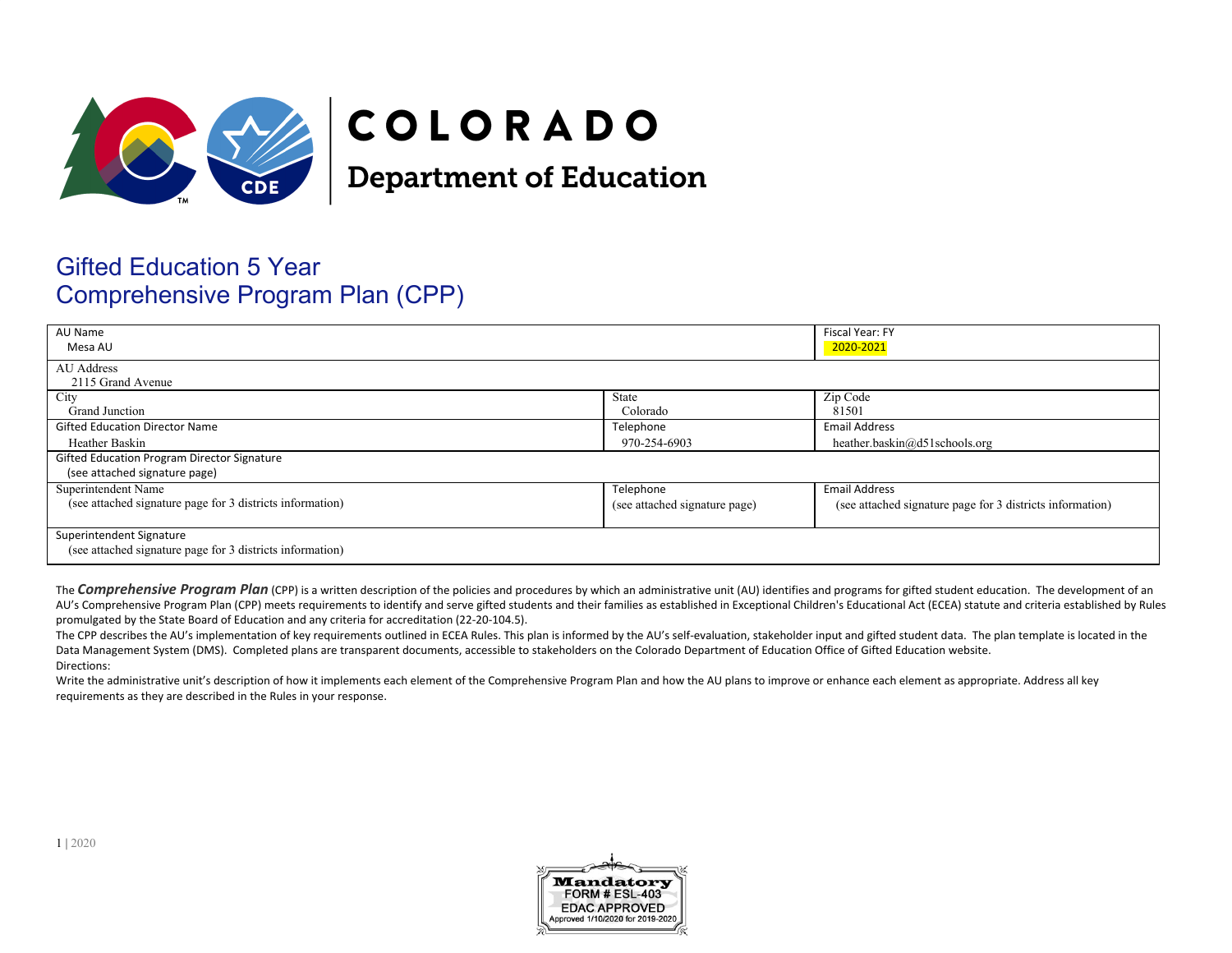| <b>Exceptional Children's Education Act Program Element</b>                                                                                                                                                                                                                                                                                                                                                                                                                                                                                                                                                                                                                                                                                                                                                                                                                                                                                                                                                                                                              | Please describe how the element is currently implemented in the AU.<br>Address every article of law in each element.                                                                                                                                                                                                                                                                                                                                                                                                                                                                                                                                                                                                                                                                                                                                                                                                                                                                                                                                                                                                                                                                                                                                                                                                                                                                                                                                                                                                                                                                                                                                                                                                                                                                                                                                                                                                                                                                                                                                                                                                                                                                                                                                                      | If the AU plans to shift practices over the next five years,<br>use the following to explain:<br>Describe the specific action steps (activities,<br>$\bullet$<br>strategies) the AU will take<br>Identify the data, policies and procedures, and/or<br>$\bullet$<br>research that supports the specific steps that were<br>selected<br>Identify who is responsible for implementing these<br>$\bullet$<br>actions steps<br>$\bullet$<br>Provide a timeline for implementation with specific<br>benchmarks and dates<br>Identify the measures used to assess the success of<br>$\bullet$<br>the proposed action |
|--------------------------------------------------------------------------------------------------------------------------------------------------------------------------------------------------------------------------------------------------------------------------------------------------------------------------------------------------------------------------------------------------------------------------------------------------------------------------------------------------------------------------------------------------------------------------------------------------------------------------------------------------------------------------------------------------------------------------------------------------------------------------------------------------------------------------------------------------------------------------------------------------------------------------------------------------------------------------------------------------------------------------------------------------------------------------|---------------------------------------------------------------------------------------------------------------------------------------------------------------------------------------------------------------------------------------------------------------------------------------------------------------------------------------------------------------------------------------------------------------------------------------------------------------------------------------------------------------------------------------------------------------------------------------------------------------------------------------------------------------------------------------------------------------------------------------------------------------------------------------------------------------------------------------------------------------------------------------------------------------------------------------------------------------------------------------------------------------------------------------------------------------------------------------------------------------------------------------------------------------------------------------------------------------------------------------------------------------------------------------------------------------------------------------------------------------------------------------------------------------------------------------------------------------------------------------------------------------------------------------------------------------------------------------------------------------------------------------------------------------------------------------------------------------------------------------------------------------------------------------------------------------------------------------------------------------------------------------------------------------------------------------------------------------------------------------------------------------------------------------------------------------------------------------------------------------------------------------------------------------------------------------------------------------------------------------------------------------------------|----------------------------------------------------------------------------------------------------------------------------------------------------------------------------------------------------------------------------------------------------------------------------------------------------------------------------------------------------------------------------------------------------------------------------------------------------------------------------------------------------------------------------------------------------------------------------------------------------------------|
| Procedures for Parent, Family, and Student Engagement 12.02(2)(a)<br>$12.02(2)(a)(i)$ The program plan shall describe how the AU implements parent,<br>family, and student engagement and communication with regard to gifted<br>education programs that include, but are not limited to: how parents are<br>informed about access to identification procedures; ways to educate parents<br>and families about giftedness or parenting gifted students; information about<br>involvement and progress reporting; what programming options are available<br>to match student strengths and challenges; information about concurrent<br>enrollment; how to be involved in college and career planning; primary<br>languages in the AU, and ways parents and families may participate in the<br>school community.<br>12.02(2)(a)(ii) In multi-district AUs and BOCES, methods of engagement and<br>communication may vary based upon individual district procedures, but each<br>district must have a plan for parent, family, and student communication and<br>engagement. | MCVSD 51<br>Vision and mission were collaboratively developed and<br>available on website.<br>All schools provide GT information through a back to school<br>$\bullet$<br>night and/or video.<br>All schools send out a district GT monthly newsletter to<br>$\bullet$<br>families and teachers.<br>District GT website includes ID procedures, support, resources,<br>$\bullet$<br>programming options, scholarship, and ways to participate/be<br>involved. All of these are available in paper copies in the<br>district office and at each school.<br>ID procedures include information and flow charts on who can<br>$\bullet$<br>refer, possible sources of data, timelines, what happens after<br>a referral, and responsibilities between school and district<br>teams.<br>Lists of books (organized by topic and tile) in a family lending<br>$\bullet$<br>library can also be found on the website.<br>Specific programming for every school is posted on our district<br>$\bullet$<br>website by beginning of 2nd quarter of every year.<br>High Schools share information about concurrent enrollment<br>and college/career planning.<br>$\bullet$<br>All major documents are in Spanish and English.<br><b>PVSD 50</b><br>The small size of Plateau Valley schools and its surrounding<br>$\bullet$<br>communities of Collbran and Mesa allow for very personal<br>communications with our families and is conducive to strong<br>engagement with our families, parents, and students. The<br>school meets in person and conferences directly with the<br>family with any potential GT students.<br>GT information and programming options are also<br>disseminated through electronic newsletters and phone calls.<br><b>DeBeque</b><br>Informational meetings are offered at P/T Conferences.<br>$\bullet$<br>Students are identified through the RtI process.<br>٠<br>GT students and GT Program Facilitator/Classroom Teacher<br>$\bullet$<br>meet at least monthly to discuss goals and monitor progress.<br>GT Program Facilitator meets with classroom teachers at the<br>$\bullet$<br>beginning of the year to review ALPs<br>Electronic and paper information on GT is provided in the<br>student handbook, which is signed by parents and students |                                                                                                                                                                                                                                                                                                                                                                                                                                                                                                                                                                                                                |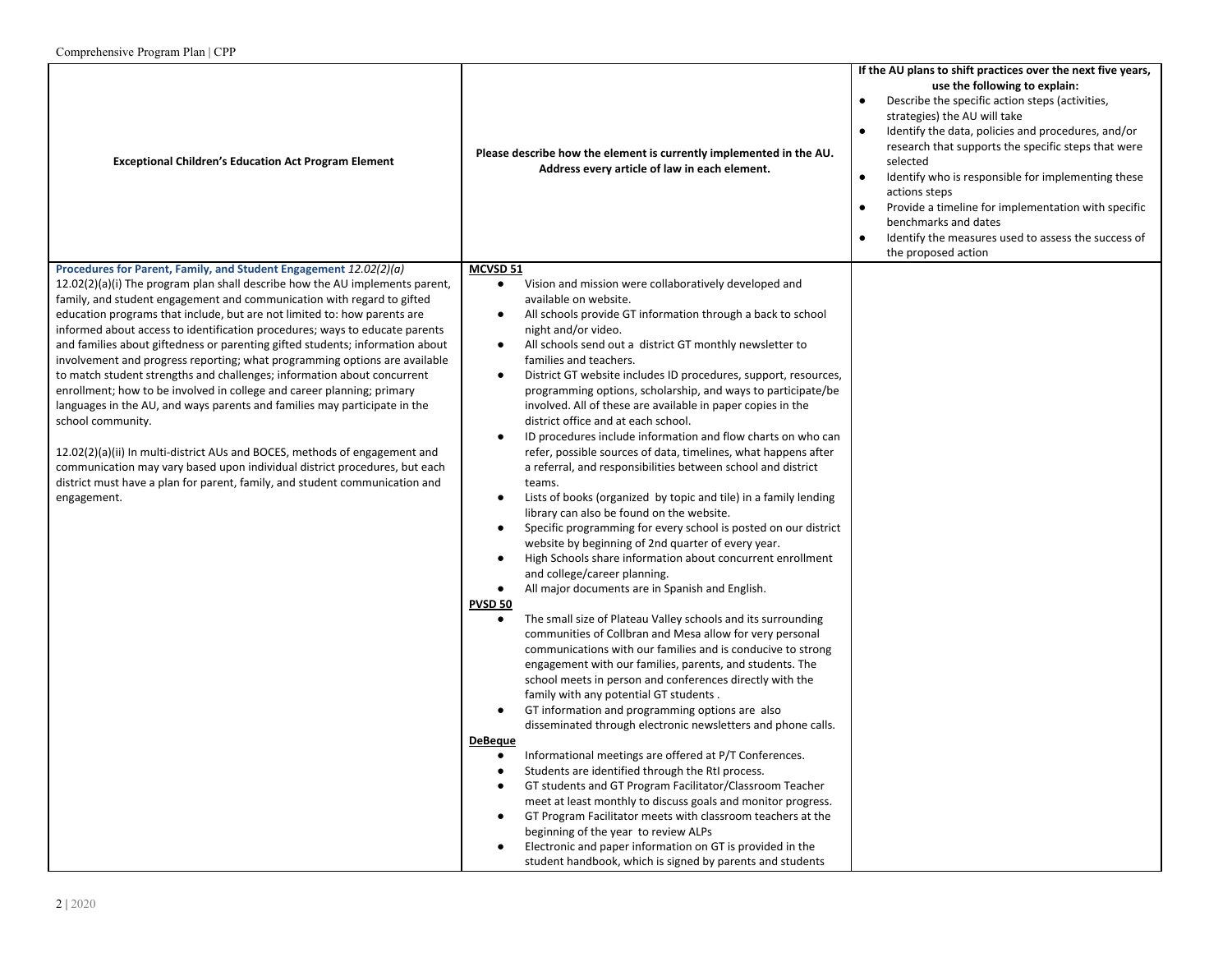|                                                                                                                                                                                                                                                                                                                                                                                                                                                                                                                                                                                                                                                                                                                                                                                                                                                                                                                                                                                                                                                                                                                                                                                                                                                                                                                                                                                                                                                                                | GT Program Facilitator is available for parent conferences for<br>$\bullet$<br>any student<br>Benchmark testing results are sent out three time per year<br>$\bullet$<br>Concurrent enrollment opportunities are offered through<br>$\bullet$<br>Colorado Mountain College<br>Translation services are available<br>$\bullet$                                                                                                                                                                                                                                                                                                                                                                                                                                                                                                                                                                                                                                                                                                                                                                                                                                                                                                     |  |
|--------------------------------------------------------------------------------------------------------------------------------------------------------------------------------------------------------------------------------------------------------------------------------------------------------------------------------------------------------------------------------------------------------------------------------------------------------------------------------------------------------------------------------------------------------------------------------------------------------------------------------------------------------------------------------------------------------------------------------------------------------------------------------------------------------------------------------------------------------------------------------------------------------------------------------------------------------------------------------------------------------------------------------------------------------------------------------------------------------------------------------------------------------------------------------------------------------------------------------------------------------------------------------------------------------------------------------------------------------------------------------------------------------------------------------------------------------------------------------|-----------------------------------------------------------------------------------------------------------------------------------------------------------------------------------------------------------------------------------------------------------------------------------------------------------------------------------------------------------------------------------------------------------------------------------------------------------------------------------------------------------------------------------------------------------------------------------------------------------------------------------------------------------------------------------------------------------------------------------------------------------------------------------------------------------------------------------------------------------------------------------------------------------------------------------------------------------------------------------------------------------------------------------------------------------------------------------------------------------------------------------------------------------------------------------------------------------------------------------|--|
| Definition of "Gifted Student" 12.02(2)(b)<br>12.02(2)(b) The program plan shall include a written definition that is the<br>same as or substantially similar to the definition of "gifted student" specified<br>in section 12.01(16) of these Rules. This definition shall serve as the basis for<br>the implementation of all other program plan elements described below.                                                                                                                                                                                                                                                                                                                                                                                                                                                                                                                                                                                                                                                                                                                                                                                                                                                                                                                                                                                                                                                                                                   | All three districts use the State's definition for gifted students.<br>Those persons between the ages of four and twenty-one whose<br>aptitude or competence in abilities, talents, and potential for<br>accomplishment in one or more domains are so exceptional or<br>developmentally advanced that they require special provisions<br>to meet their educational programming needs. Gifted children<br>are hereafter referred to as gifted students. Children under five<br>who are gifted may also be provided with early childhood<br>special educational services. Gifted students include gifted<br>students with disabilities (i.e. twice exceptional) and students<br>with exceptional abilities or potential from all socio-economic,<br>ethnic, and cultural populations. Gifted students are capable of<br>high performance, exceptional production, or exceptional<br>learning behavior by virtue of any or a combination of these<br>areas of giftedness:<br>General or specific intellectual ability<br>Specific academic aptitude<br>Creative or productive thinking<br>Leadership abilities<br>Visual arts, performing arts, musical or psychomotor<br>abilities                                                  |  |
| Identification Procedures 12.02(2)(c)<br>The program plan shall describe the assessment process used by the AU for<br>identifying students who meet the definition specified in section 12.01(16)<br>and for identifying the educational needs of gifted students. The assessment<br>process shall recognize a student's exceptional abilities or potential, interests,<br>and needs in order to guide student instruction and individualized planning<br>and programming. In traditionally underrepresented student groups and<br>visual/music/performing arts student groups or talent pools, identification<br>may require the collection of student information over time, using additional<br>data points from a response to intervention approach, or additional<br>assessment. The AU identification procedures shall include, but need not be<br>limited to:<br>12.02(2)(c)(i) A method(s) to ensure equal and equitable access for all<br>students. The program plan shall describe the efforts that the AU will make to<br>identify gifted students from all populations, including preschool (if<br>applicable) through twelfth grade students, minority students, economically<br>diverse students, culturally diverse students, students with limited English<br>proficiency and children with disabilities;<br>12.02(2)(c)(ii) Referral procedures that seek referrals from a variety of<br>sources, and screening procedures used for conducting identification | MCVSD 51<br>Universal Screening at 2nd grade using Alt-Verbal CogAT.<br>$\bullet$<br>Any 3rd, 4th, or 5th graders that move into our district after<br>$\bullet$<br>2nd grade also participate in the Universal Screening using<br>CogAT.<br>CogAT local norms (FRL, ESL, Hispanic, Migrant, Homeless)<br>$\bullet$<br>used to help determine Talent Pool supports.<br>Alternative cognitive assessments explored for students that<br>$\bullet$<br>may struggle or not provide valid results with CogAT format<br>(2e, blind, non-English proficient, etc.).<br>Referrals can happen at any time during the school year, by<br>$\bullet$<br>anyone that sees exceptional ability or characteristics, using a<br>variety of sources, and next steps are determined within 30<br>school days.<br>GT Teacher/Liaison at every school take referrals to a school<br>$\bullet$<br>team to potentially determine programming supports,<br>develop a body of evidence (BOE), and/or submit formal<br>referral to a District Review Team.<br>District Review Teams (including at least one member<br>$\bullet$<br>trained/endorsed in gifted) determine if the BOE meets state<br>criteria for gifted identification, provides any other |  |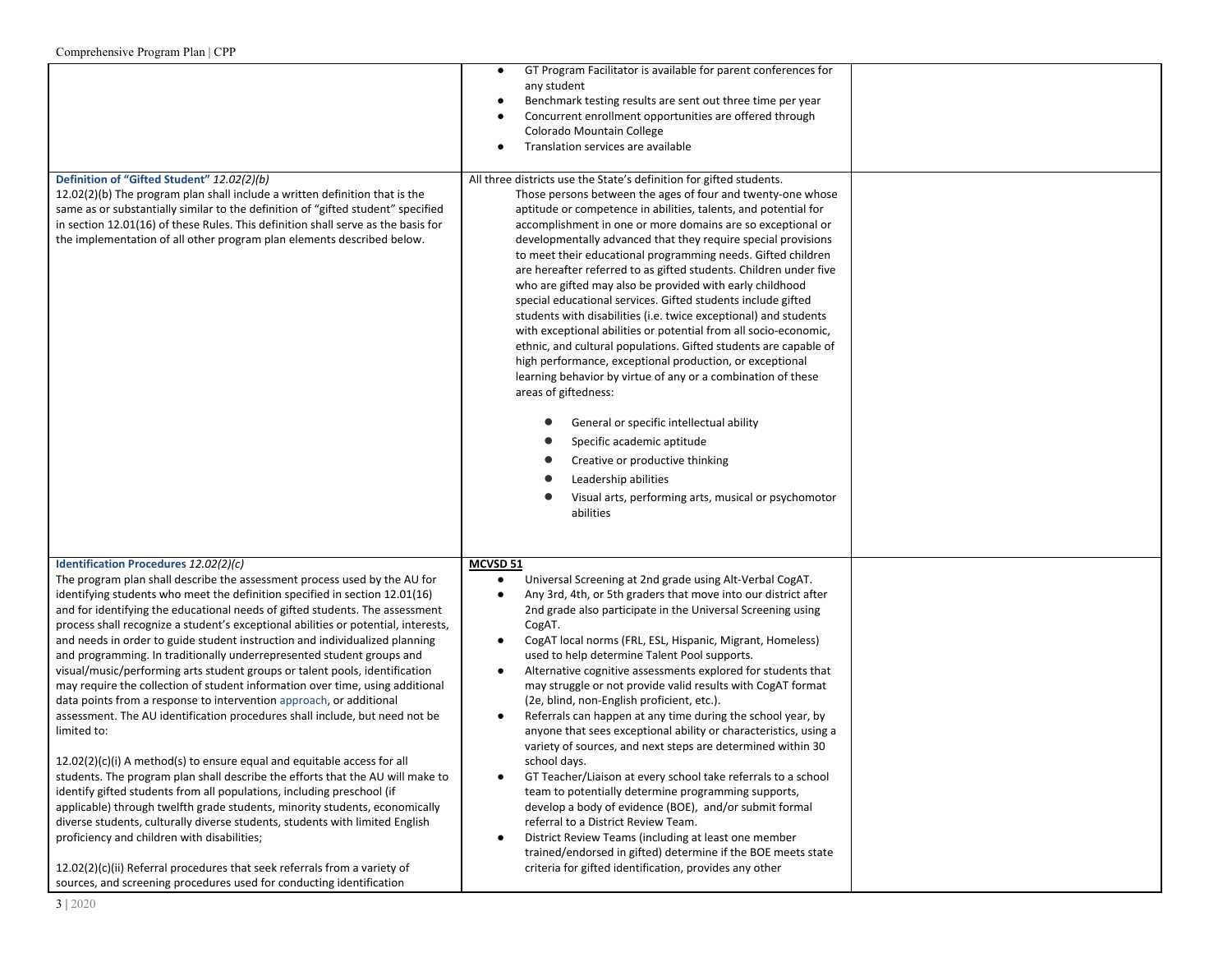assessment. Every AU is strongly encouraged to include optional universal screening in identification procedures;

12.02(2)(c)(iii) A time line of no more than 30 school days after a referral to determine whether a student will continue with formal identification assessment, or will receive talent pool designation;

12.02(2)(c)(iv) Implementation of assessments that align with the purpose of identifying exceptionality in the categories of giftedness, and in traditionally underrepresented populations. The AU may choose local assessment tools from the Department's chart of common and varied assessment tools used in identification;

 $12.02(2)(c)(v)$  Collection of data for a body of evidence that includes, but is not limited to: assessment results from multiple sources and multiple types of data (i.e. qualitative and quantitative data about achievement, cognitive ability, performance, parent and teacher input, motivation and observations of gifted characteristics/behaviors). The body of evidence contains data to identify the strength area defined in the definition of gifted children and determine appropriate programming services. These same categories are used in data collection and for developing the ALP;

12.02(2)(c)(vi) A review team procedure; and that includes at least one person trained or endorsed in gifted identification and programming;

12.02(2)(c)(vii) A review team procedure for determining identification or a talent pool designation from a body of evidence and for developing individualized ALPs for identified students. When only cognitive ability assessment data meets criteria in a body of evidence, the review team may determine that the student is identified with general or specific intellectual ability. This identification meets the condition of portability.

12.02(2)(c)(viii) A determination letter for parents and school files describing the decision of the review team, and area(s) of giftedness if the student is found to have exceptional abilities; and

12.02(2)(c)(ix) A communication procedure by which parents are made aware of the identification assessment process for their student, understand the results of the determination, and engage in the development and review of the student's ALP.

suggestions for programming, and suggestions for any further data collection.

- BOE includes multiple sources, multiple types of data, and identifies strength area(s) for programming and ALP development.
- A copy of the referral with determination is sent to parents.
- If identified, a copy of referral with determination is filed in the cumulative file.
- GT Teacher/Liaison meets with parents to understand results and/or begin development of ALP.
- A quarterly demographic ID report is sent to all upper administration, principals, GT Teachers, and school board.

#### **PVSD 50**

- Universal screening at 2nd grade using Cogat.
- A student referral may be initiated by a parent, staff member, counselor, professional support team, or anyone else who witnesses the students performance or qualities.
- The Review Team will look at the body of evidence from the referral to determine whether the student meets state criteria for GT, is placed in a pool for further observation, or does not have the data to support the GT identification.
- The BOE will include multiple sources that include various types of data that looks at aptitude, achievement, and development.
- A copy of the referral determination is made for the parents, the teachers are informed, and the ALP is developed.
- Parent meetings are held with the GT coordinator to results and discuss the ALP.

#### **DeBeque**

- Universal Screening at 2nd grade using Alt-Verbal CogAT.
- Referrals can happen at any time during the school year, by anyone that sees exceptional ability or characteristics, using a variety of sources, and next steps are determined.
- GT Program Facilitator takes referrals to a school team to potentially determine programming supports, develop a body of evidence (BOE), and/or review formal identification with a team including GT Director (endorsed in gifted education)..
- GT Director helps team determine if the BOE meets state criteria for gifted identification, provides any other suggestions for programming, and suggestions for any further data collection.
- BOE includes multiple sources, multiple types of data, and identifies strength area(s) for programming and ALP development.
- A copy of the referral with determination is sent to parents.
- If identified, a copy of referral with determination is filed in the cumulative file.
- GT Program Facilitator meets with parents to understand results and/or begin development of ALP.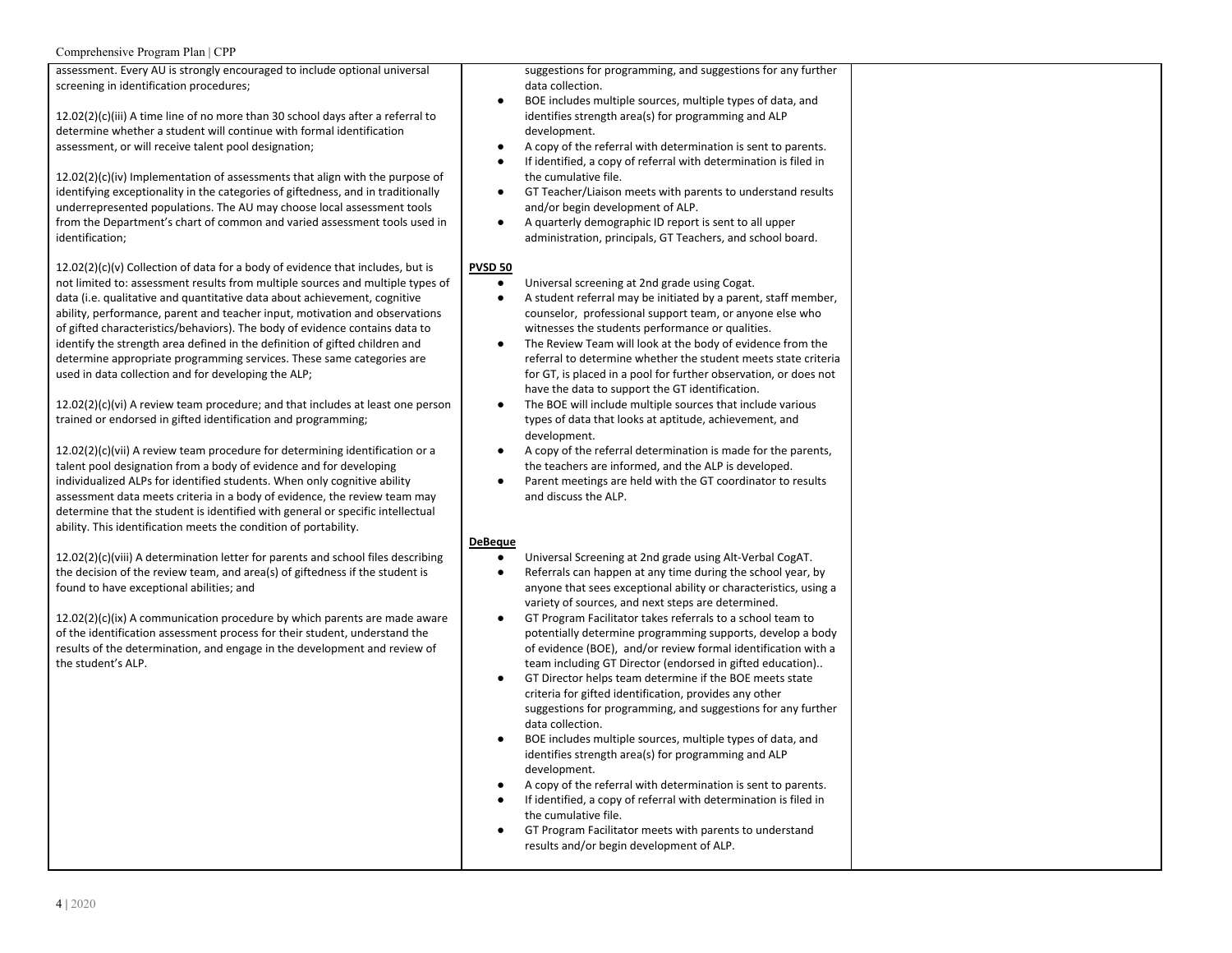| <b>Criteria for Determining Exceptional Ability (Giftedness) or Talent Pool</b>                                                                              | MCVSD 51 & DeBeque                                                                                                                          |  |
|--------------------------------------------------------------------------------------------------------------------------------------------------------------|---------------------------------------------------------------------------------------------------------------------------------------------|--|
| 12.02(2)(d)                                                                                                                                                  | All areas of ECEA Program Element 12.02 (2) (d) are followed<br>$\bullet$                                                                   |  |
| 12.02(2)(d)(i) For each category of giftedness defined in 12.01(16), criteria for                                                                            | in formal identification and talent pool determination.                                                                                     |  |
| exceptional ability means: 95 percentile or above on a standardized nationally                                                                               | 95%ile or above on a nationally normed test or observation<br>$\bullet$                                                                     |  |
| normed test or observation tool, or a rating on a performance assessment<br>that indicates exceptionality/distinguished compared to age mates.               | tool is used as criteria for gifted identification.                                                                                         |  |
|                                                                                                                                                              | Advanced performance assessment ratings are used in talent<br>$\bullet$<br>pathway areas.                                                   |  |
| 12.02(2)(d)(ii) Not meeting criteria on a single assessment tool shall not                                                                                   | MCVSD 51 provides MTSS guidance and support to each<br>٠                                                                                    |  |
| prevent further data collection or consideration for identification, if other                                                                                | school for developing local protocols using data and screening                                                                              |  |
| indicators suggest exceptional potential as observed in a body of evidence.                                                                                  | assessments to develop talent pools.                                                                                                        |  |
| $12.02(2)(d)(iii)$ Criteria for screening assessments is a score range less than the                                                                         | <b>PVSD 50</b>                                                                                                                              |  |
| 95 percentile ranking or results on observation/performance assessment tools                                                                                 | Plateau Valley follows the 95% and above on aptitude and<br>$\bullet$                                                                       |  |
| as determined by the AU to determine referrals, further data collection and                                                                                  | achievement tests, and performance data with supporting                                                                                     |  |
| observation, and/or formation of student talent pools.                                                                                                       | data that sets exceptional students apart.                                                                                                  |  |
|                                                                                                                                                              | Not meeting a qualifier does not omit the candidate from<br>$\bullet$                                                                       |  |
|                                                                                                                                                              | consideration and further data collection may be needed.                                                                                    |  |
| Identification Portability 12.02(2)(e)                                                                                                                       | MCVSD 51                                                                                                                                    |  |
| Identification portability shall be based upon AU implementation of statewide                                                                                | Identification procedures are implemented to follow state<br>$\bullet$                                                                      |  |
| identification procedures required in Section $12.02(2)(c)$ and use of criteria set                                                                          | identification definition and portability.                                                                                                  |  |
| for exceptionality in Section 12.02(2)(d) and determination of a student's                                                                                   | BOE is included in the referral document (with determination)<br>$\bullet$                                                                  |  |
| identification in one or more of the categories of giftedness as described in                                                                                | filed in students cumulative file.                                                                                                          |  |
| the state definition of gifted children in Section 12.01(16). Administrative<br>units shall implement procedures for statewide portability of identification | Families can indicate gifted identification on registration form<br>$\bullet$<br>and GT Teacher/Liaison follows up within 45 school days to |  |
| that include, but may not be limited to:                                                                                                                     | determine identification portability, re-evaluation,                                                                                        |  |
|                                                                                                                                                              | programming, and options.                                                                                                                   |  |
| 12.02(2)(e)(i) A requirement that the sending school/district transfer the body                                                                              | A new ALP is written and communicated by GT<br>$\bullet$                                                                                    |  |
| of evidence for identification and the ALP with student records when the                                                                                     | Teacher/Liaison within 60 school days.                                                                                                      |  |
| student moves from one district to another;                                                                                                                  |                                                                                                                                             |  |
|                                                                                                                                                              | <b>PVSD 50</b>                                                                                                                              |  |
| 12.02(2)(e)(ii) Review of the transferred student's ALP within 45 school days                                                                                | Plateau Valley follows the requirements set forth by the ECEA<br>$\bullet$                                                                  |  |
| of start date to determine programming options and services that serve the                                                                                   | when gifted students arrive in district.                                                                                                    |  |
| identified area(s) according to the district and community resources of the                                                                                  | The transferred student's ALP will be reviewed within 45 days<br>$\bullet$                                                                  |  |
| receiving district;                                                                                                                                          | and the previous district will be contacted if the ALP is                                                                                   |  |
|                                                                                                                                                              | incomplete. A reevaluation may be needed in the                                                                                             |  |
| 12.02(2)(e)(iii) If the receiving district finds the body of evidence to be                                                                                  | development of the new ALP.                                                                                                                 |  |
| incomplete, the receiving district shall consult with, as practical, the former                                                                              | The new ALP will be communicated out to parents within 60<br>$\bullet$                                                                      |  |
| district, parents, and student and re-evaluate the identification                                                                                            | days.                                                                                                                                       |  |
| determination; and.                                                                                                                                          |                                                                                                                                             |  |
| 12.02(2)(e)(iv) Communication to parents within 60 school days of start date                                                                                 | <b>DeBeque</b><br>Identification procedures are implemented to follow state<br>$\bullet$                                                    |  |
| about how the new district will meet the needs outlined in the student's ALP                                                                                 | identification definition and portability.                                                                                                  |  |
|                                                                                                                                                              | BOE is included in the referral document (with determination)<br>$\bullet$                                                                  |  |
|                                                                                                                                                              | filed in students cumulative file.                                                                                                          |  |
|                                                                                                                                                              | Families can indicate gifted identification on registration form<br>$\bullet$                                                               |  |
|                                                                                                                                                              | and GT Program Facilitator follows up to determine                                                                                          |  |
|                                                                                                                                                              | identification portability, re-evaluation, programming, and                                                                                 |  |
|                                                                                                                                                              | options.                                                                                                                                    |  |
|                                                                                                                                                              | A new ALP is written and communicated by GT Program                                                                                         |  |
|                                                                                                                                                              | Facilitator.                                                                                                                                |  |
|                                                                                                                                                              |                                                                                                                                             |  |
|                                                                                                                                                              |                                                                                                                                             |  |
|                                                                                                                                                              |                                                                                                                                             |  |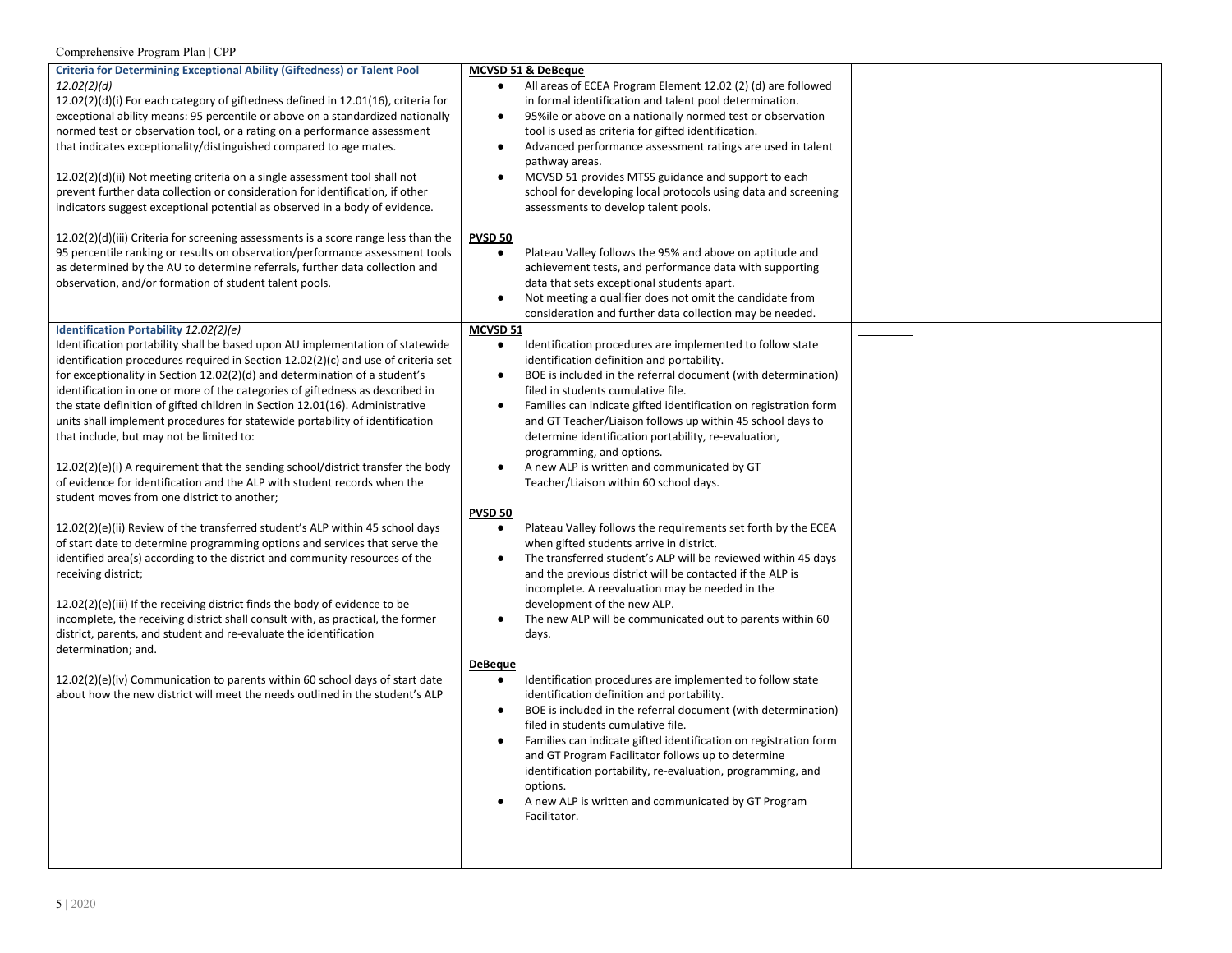### **Advanced Learning Plan Content** *12.02(2)(f)*

The AU shall develop an ALP for every gifted student according to the student's determined area(s) of giftedness, interests, and instructional and affective needs. The ALP shall be considered in educational planning toward post-secondary readiness outcomes and decision-making concerning subsequent programming for that student and be used in the articulation/transition process, preschool (if applicable) through grade 12. At the high school level ALPs may blend with the student's individualized career and academic plan (ICAP) if all content of the ALP are inclusive in the ICAP which includes achievement and affective goals. The ALP content shall include, but not be limited to:

12.02(2)(f)(i) A student profile described in a body of evidence. This profile shall be subject to the AU's student records confidentiality guidelines. The local AU determines periodic updates of the student profile, especially in terms of interests, and/or demonstration of previously unidentified strengths;

12.02(2)(f)(ii) A working-document section of the ALP. This portion of the ALP records annual measurable, attainable achievement and affective goals and progress. Achievement goals are standards-based statements in strength area(s). Additional achievement goals may be needed to address documented achievement gaps or career interest. Affective goals reflect development of personal, social, communication, leadership, and/or cultural competency;

12.02(2)(f)(iii) Description or delineation of supplemental curriculum, activities, specific programs or coursework, specific strategies, and/or extended or expanded learning opportunities available in the AU that match a student's strength area(s) and support the goals;

12.02(2)(f)(iv) Progress reports that align with the AU's or member district's schedule for parent-reporting and/or conferences about student progress. Adjustments to goals and programming options may occur during any progress reporting period;

12.02(2)(f)(v) Personnel involved in ALP development, and in progress report meetings or conferences, including, but not limited to classroom teacher(s), student, parents, gifted education staff or staff with training in gifted education identification and programming, and support staff as appropriate.

#### **MCVSD 51 & DeBeque**

| $\bullet$ | An ALP is collaboratively developed for every gifted student   |
|-----------|----------------------------------------------------------------|
|           | and includes area(s) identified, interest, academic goal(s)    |
|           | based on identified/interest area, and affective goal(s) based |
|           | on need.                                                       |

- Academic and affective goals are collaboratively developed in a SMART goal format, updated annually at minimum, progress monitored quarterly, communicated with families quarterly, and include classroom teachers for communication and support.
- Instructional and social/emotional support is outlined within ALP and aligns with identification, needs, and post-secondary outcomes/plans.
- Transition meetings are held in May of every year to articulate plans and student support from school to school.
- A student profile with body of evidence for each identified student is maintained and updated with interests and previously unidentified strengths yearly.
- The ALP development, support, and monitoring includes (but is not limited to) GT Teacher/Liaison, classroom teacher(s), student, and student's family.

#### **PVSD 50**

- The ALP will be developed in accordance with the student's area of identification, interest, academic, and affective goal.
- At the secondary level ALPs will be blended with our students post secondary interests (ICAP) through a platform called Nepris. This platform connects students and real world professionals from all across the globe to expose students to many careers choices. These virtual connections foster and establish educational goals for our students , as well as give relevance to their education and ready them for their post secondary education.
- A record of programming services, options, and strategies will be recorded and shall be considered in educational planning and decision making.
- The goals will be collaboratively created and updated yearly.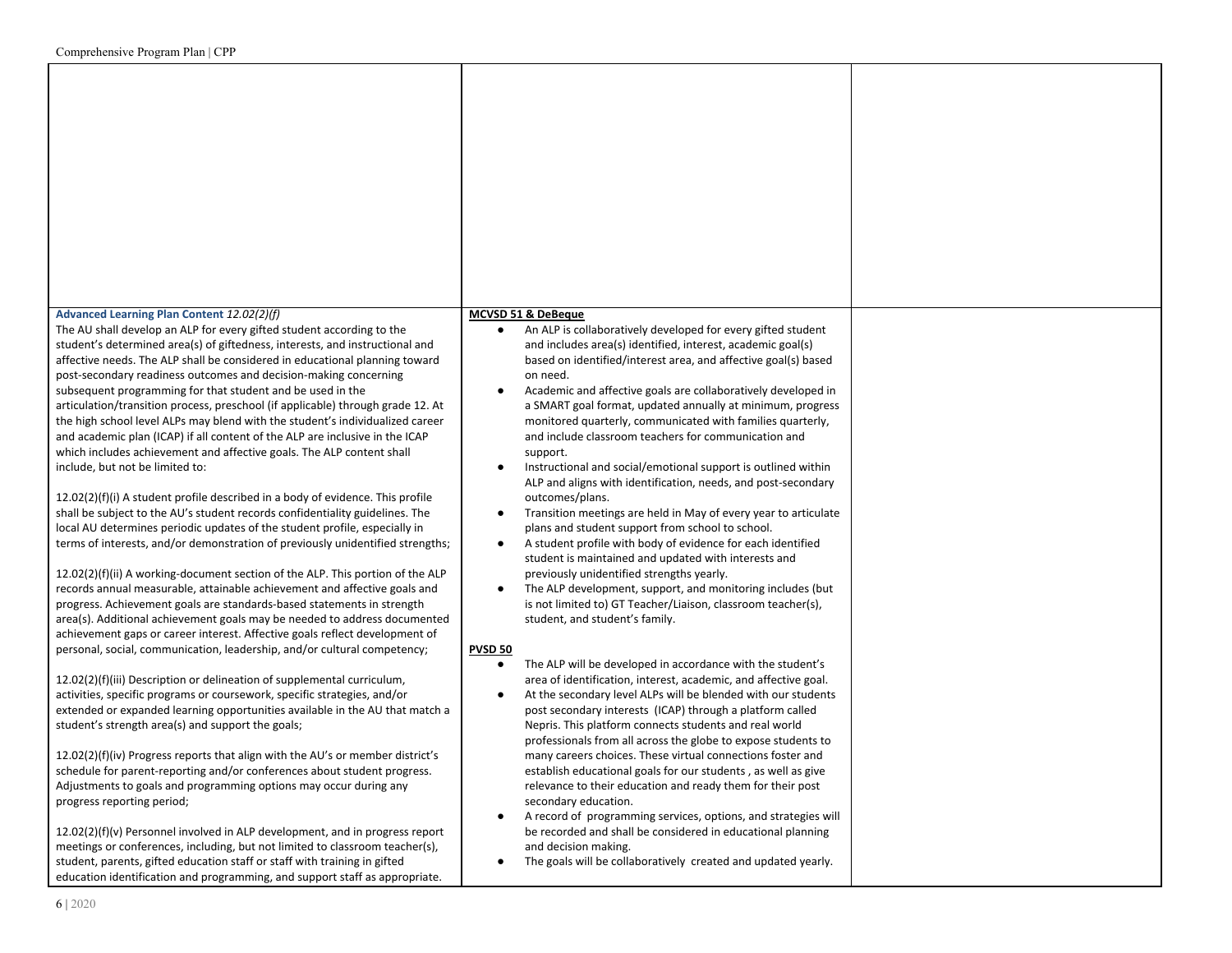|                                                                                  | The ALP development, support, and monitoring includes (but<br>$\bullet$     |
|----------------------------------------------------------------------------------|-----------------------------------------------------------------------------|
|                                                                                  | is not limited to) GT Teacher, classroom teacher(, student, and             |
|                                                                                  | family.                                                                     |
| ALP Procedures and Responsibilities 12.02(2)(g)                                  | MCVSD 51                                                                    |
| $12.02(2)(g)(ii)$ Personnel assigned with the responsibility for development and | K-8 ALPs are collaboratively developed and shared by GT<br>$\bullet$        |
| monitoring. At minimum the student's parents and classroom teachers should       | Teacher with K-8 students, families, and classroom teacher(s)               |
| be familiar with and support ALP goals, and/or write ALP measurable goals        | using Alpine as our management system to assist in the                      |
| according to local procedures. Gifted education resource personnel may assist    | transferring between grade levels and school levels.                        |
| in the writing of goals, but may not be the sole custodian of the ALP. Goals are | 9-12 ALPs (including students at Fruita 8/9 school) are<br>$\bullet$        |
|                                                                                  |                                                                             |
| written and aligned with classroom tiered instruction and expanded learning      | developed by the student with support and facilitation by GT                |
| opportunities for supplemental or intensive programming;                         | Liaison, families, and classroom teacher(s) within Naviance                 |
|                                                                                  | and/or Alpine as our management system to assist in the                     |
| $12.02(2)(g)(iii)$ A method to develop student awareness and active              | transferring between grade levels and school levels. ALPs                   |
| participation in the ALP process;                                                | goals may be addressed through ICAP goals and support.                      |
|                                                                                  | ALPs are available outside of our district when the cumulative<br>$\bullet$ |
| $12.02(2)(g)(iv)$ A process for management of ALPs within the cumulative file    | file is requested upon registration.                                        |
| system including a procedure for transferring ALPs between grade levels,         | ALP academic/interest and affective goals are written in the<br>٠           |
| school levels, and districts. It is highly encouraged that ALPs are written by   | 1st quarter of every school year and are progress monitored                 |
| those working with the gifted student and that the ALP is an ongoing plan for    | quarterly. Achievement and growth data (qualitative and                     |
| coursework, tiered instruction, and increasing performance in the student's      | quantitative) for academic and affective needs are analyzed                 |
| area of strength. ALP goals should be written or reviewed for current            | annually at minimum to determine the level of support                       |
|                                                                                  |                                                                             |
| relevancy to teachers and students at the beginning of the school year;          | provided for students.                                                      |
|                                                                                  | Evidence and documentation of student, family, and<br>$\bullet$             |
| $12.02(2)(g)(v)$ An ALP progress reporting timeline. The review of progress      | classroom teacher involvement is documented within ALP.                     |
| integrates with ongoing conference or reporting periods of the district. It is   |                                                                             |
| highly encouraged that ALPs be student-led at the secondary level; and           | <b>PVSD 50</b>                                                              |
|                                                                                  | K-12 ALPs are collaboratively developed by classroom<br>$\bullet$           |
| $12.02(2)(g)(vi)$ A system to show evidence of parent engagement and input in    | teachers. student parents, students, GT coordinator. Alpine is              |
| ALP development and in the review of progress. Evidence may include, but is      | used school wide as the data management system and is used                  |
| not limited to: signature, electronic signature or checkbox of involvement,      | to transfer information from grade level to grade level.                    |
| checklist, or other assurance supporting the student's growth. If after 3        | The goals are written in the beginning of the school year, and<br>$\bullet$ |
| documented attempts to contact the parents for signature, no parental            | growth data is reviewed.                                                    |
| signature is obtained, school personnel shall continue with ALP                  | Evidence and documentation of student, family, and<br>$\bullet$             |
|                                                                                  |                                                                             |
| implementation and continue to engage parents in the process.                    | classroom teacher involvement is documented within ALP.                     |
|                                                                                  |                                                                             |
|                                                                                  | <b>DeBeque</b>                                                              |
|                                                                                  | K-8 ALPs are collaboratively developed and shared by GT<br>$\bullet$        |
|                                                                                  | Facilitator with K-8 students, families, and classroom                      |
|                                                                                  | teacher(s) using Alpine as our management system to assist in               |
|                                                                                  | the transferring between grade levels and school levels.                    |
|                                                                                  | 9-12 ALPs are developed by the student with support and<br>$\bullet$        |
|                                                                                  | facilitation by GT Facilitator, families, and classroom teacher(s)          |
|                                                                                  | within Alpine as our management system to assist in the                     |
|                                                                                  | transferring between grade levels and school levels. ALPs                   |
|                                                                                  | goals may be addressed through ICAP goals and support.                      |
|                                                                                  | ALPs are available outside of our district when the cumulative              |
|                                                                                  | file is requested upon registration.                                        |
|                                                                                  |                                                                             |
|                                                                                  | ALP academic/interest and affective goals are written in the<br>$\bullet$   |
|                                                                                  | 1st quarter of every school year and are progress monitored                 |
|                                                                                  | quarterly. Achievement and growth data (qualitative and                     |
|                                                                                  | quantitative) for academic and affective needs are analyzed                 |
|                                                                                  | annually at minimum to determine the level of support                       |
|                                                                                  | provided for students.                                                      |
|                                                                                  |                                                                             |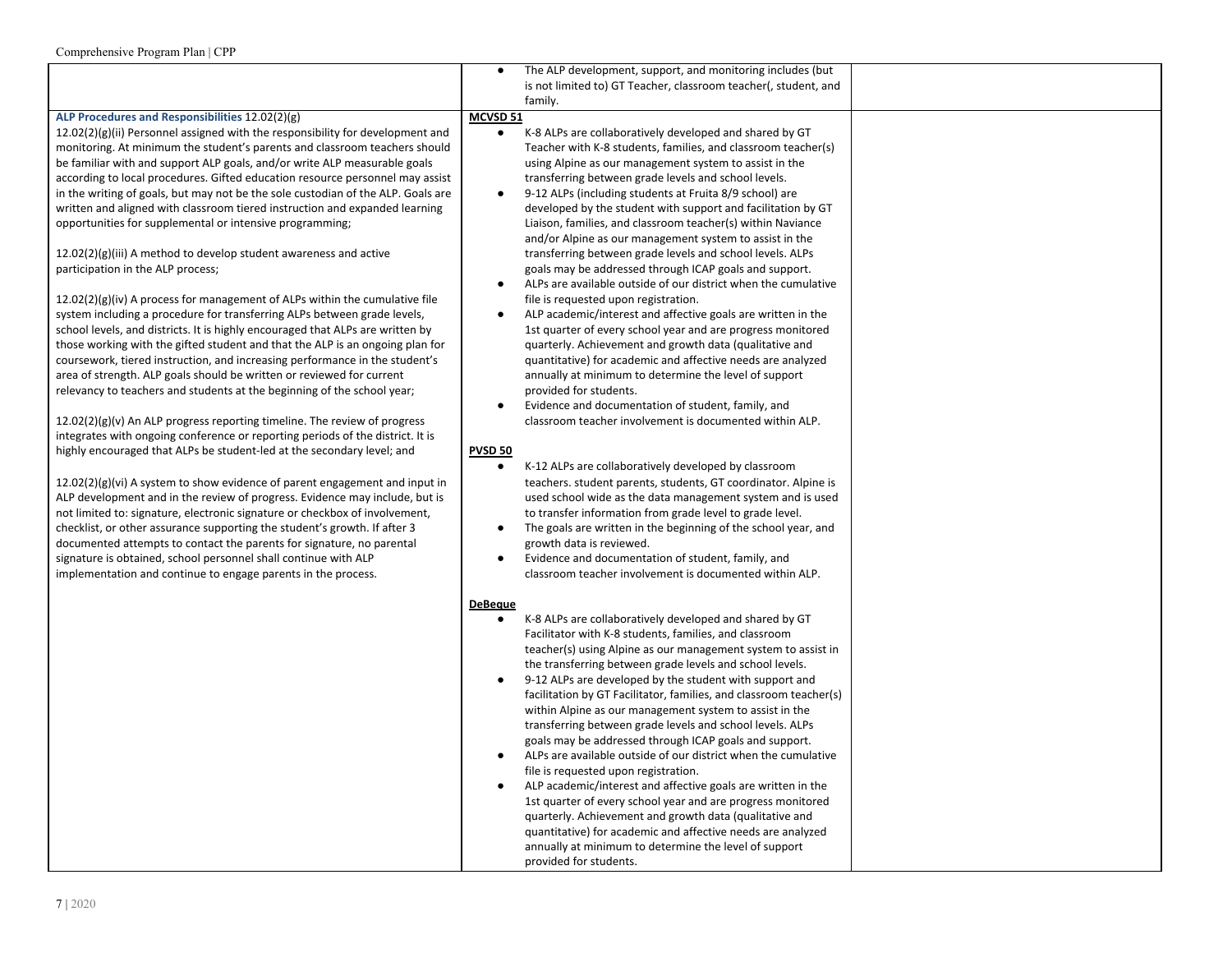|                                                                                    | $\bullet$      | Evidence and documentation of student, family, and                                                                    |  |
|------------------------------------------------------------------------------------|----------------|-----------------------------------------------------------------------------------------------------------------------|--|
|                                                                                    |                | classroom teacher involvement is documented within ALP.                                                               |  |
| Programming 12.02(2)(h)                                                            | MCVSD 51       |                                                                                                                       |  |
| 12.02(2)(h)(i) The program plan shall describe the programming components,         | $\bullet$      | All levels have a district framework for programming and each                                                         |  |
| options, and strategies that will be implemented by the AU and schools to          |                | school is required to report specific programming elements                                                            |  |
| appropriately address the educational needs of gifted students. Programming        |                | each year. These specific plans are published on our district                                                         |  |
| shall match the academic strengths and interests of the gifted student. Other      |                | website.                                                                                                              |  |
| educational or affective needs shall be addressed according to the individual      | $\bullet$      | Elementary GT programming includes a school developed plan                                                            |  |
| student's profile. Programming components, options, and strategies shall           |                | for kindergarten support; 1 & 2nd grade instruction                                                                   |  |
| include, but need not be limited to:                                               |                | developing thinking skills and creativity; 3rd-5th grade GT                                                           |  |
|                                                                                    |                | curriculum written with NAGC standards including affective                                                            |  |
| $12.02(2)(h)(i)(A)$ Alignment of the gifted student's assessment data and ALP      |                | support; clubs and after school opportunities available; and                                                          |  |
| goals to programming options in the areas of giftedness;                           |                | methods/support for classroom teachers to differentiate.                                                              |  |
|                                                                                    |                | MS GT programming includes advisory requirements for ALP                                                              |  |
| $12.02(2)(h)(i)(B)$ Structures or type of delivery by which gifted students are    |                | development, support, and monitoring; a GT Elective                                                                   |  |
| served at the different school levels (e.g., the general classroom, resource       |                | curriculum written with NAGC standards, vertically aligned,                                                           |  |
| location, small instructional group, and/or pullout for direct and extended        |                | and including affective support; clubs and after school                                                               |  |
| instruction aligned to strength area);                                             |                | opportunities available; and clustering/honors to support                                                             |  |
| 12.02(2)(h)(i)(C) Support in differentiated instruction and methods (e.g.,         |                | academic strengths.                                                                                                   |  |
| acceleration, cluster grouping and higher order thinking skills);                  |                | MS students also have the option to apply for our district                                                            |  |
|                                                                                    |                | gifted magnet program (a school within a school) called the                                                           |  |
| 12.02(2)(h)(i)(D) Affective and guidance support systems (e.g., social skills      |                | Challenge Program.                                                                                                    |  |
| training, early college and career planning);                                      | ٠              | HS GT programming includes options of AP classes, an IB                                                               |  |
|                                                                                    |                | Diploma Programme in 6 areas, STEM pathway, Honors                                                                    |  |
| $12.02(2)(h)(i)(E)$ Diverse content options provided for gifted students in their  |                | classes, clubs based on interests, internships, concurrent                                                            |  |
| areas of strength (e.g., mentorship, Socratic seminars, advanced math, honors      |                | enrollment, Business pathway, Agriculture pathway, Art<br>pathway, Vocational options, and course work paired with on |  |
| courses);                                                                          |                |                                                                                                                       |  |
| 12.02(2)(h)(i)(F) The means by which articulation for preschool (if applicable)    |                | the job training.                                                                                                     |  |
| through grade 12 is planned and implemented;                                       |                | High Schools provide options of courses and opportunities<br>based on identification areas.                           |  |
|                                                                                    |                | MS provides an elective course for GT and Talent Pool                                                                 |  |
| 12.02(2)(h)(i)(G) Pre-collegiate and/or pre-advanced placement support;            |                | students that explores post-secondary options and pathways.                                                           |  |
|                                                                                    | ٠              | An acceleration protocol is used to support schools in                                                                |  |
| 12.02(2)(h)(i)(H) ALP development and reviews conducted through the                |                | determining subject and/or grade acceleration K-8.                                                                    |  |
| collaborative efforts of the teacher(s), other school personnel (as needed),       | $\bullet$      | When underachievement or low motivation are observed, the                                                             |  |
| parents and the student (as appropriate);                                          |                | GT Teacher/Liaison along with ALP team problem solve to                                                               |  |
|                                                                                    |                | address these issues.                                                                                                 |  |
| 12.02(2)(h)(i)(l) Post-secondary options available to gifted students.             |                |                                                                                                                       |  |
|                                                                                    | <b>PVSD 50</b> |                                                                                                                       |  |
| 12.02(2)(h)(i)(J) Concurrent enrollment opportunities, if indicated by a gifted    | $\bullet$      | Programming includes district wide training in differentiating                                                        |  |
| child's ALP or ICAP. To be considered in an ALP, the AU shall consider the         |                | in the classroom, developing affective skills and training                                                            |  |
| student's need for appropriate concurrent enrollment, available options,           |                | school wide, including SEL programming and a strong PBIS                                                              |  |
| funding, and requirement for administrative approval.                              |                | system of strategies across all grade levels focusing on G.R.I.T.                                                     |  |
|                                                                                    |                | (Greatness, Resilience, Inspiration, and Teamwork)                                                                    |  |
| 12.02(2)(h)(ii) Students identified with exceptional ability require provisions to |                | A strong focus on post secondary readiness through the                                                                |  |
| develop the areas of strength over time. When underachievement and/or              |                | development of Nepris at the junior high and high school                                                              |  |
| motivational issues are observed behaviors in a gifted student, the ALP team,      |                | levels in order to bridge the gap between education and                                                               |  |
| child study team, or review team shall problem solve in collaboration with the     |                | industry. There is a major emphasis on goal setting.                                                                  |  |
| family, the student, and appropriate staff.                                        |                | Academic Options-AP classes, Robotics, STEM, Concurrent                                                               |  |
|                                                                                    |                | enrollment classes, Nepris, Agricultural Programs and FFA,                                                            |  |
|                                                                                    |                | Vocational Options that are partnered with Collbran Job                                                               |  |
|                                                                                    |                | Corps/Grand Mesa High School, and course work for on the                                                              |  |
|                                                                                    |                | job training.                                                                                                         |  |
|                                                                                    |                | Leadership Options- Student Council, National Honor Society                                                           |  |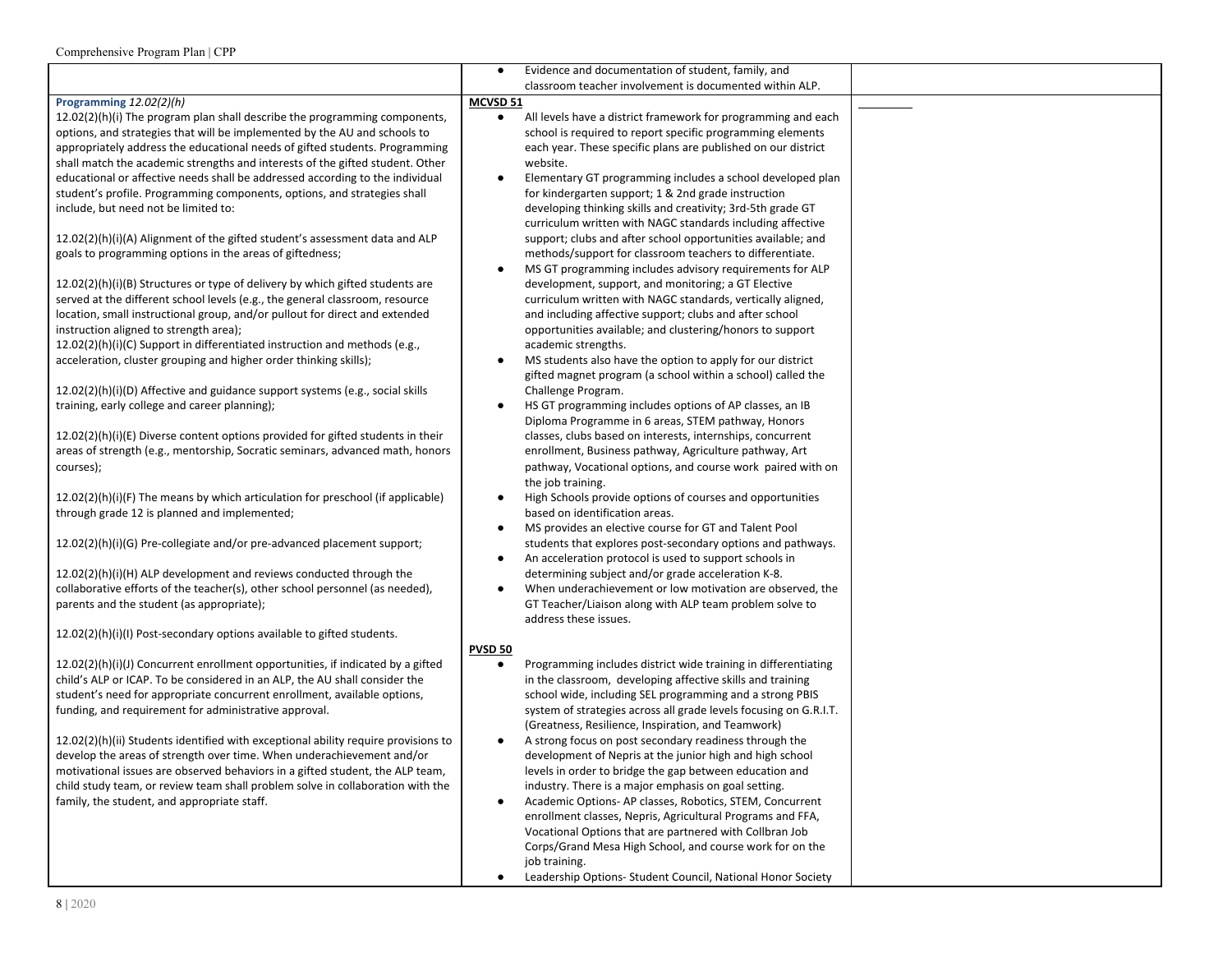|                                                                                                                                                                                                                                                                                                                                                                                                                                                                                                                                                                                                                                                                                                                                                                                                                                                                                                                                                                                                                                                                                                                                                                                                                                                                                                                                                                                                                                                                                                                                                                                                                                                                                                                                                                                                                                                                                                                                                                                                                          | <b>DeBeque</b><br>Programming is individually determined and based on needs<br>$\bullet$<br>Differentiation and individualization of instruction is used at<br>$\bullet$<br>all levels.<br>College courses are provided 9-12<br>Areas of identification and strengths are used to determine<br>student programming                                                                                                                                                                                                                                                                                                                                                                                                                                                                                                                                                                                                                                                                                                                                                                                                                                                                                                                                                                             |  |
|--------------------------------------------------------------------------------------------------------------------------------------------------------------------------------------------------------------------------------------------------------------------------------------------------------------------------------------------------------------------------------------------------------------------------------------------------------------------------------------------------------------------------------------------------------------------------------------------------------------------------------------------------------------------------------------------------------------------------------------------------------------------------------------------------------------------------------------------------------------------------------------------------------------------------------------------------------------------------------------------------------------------------------------------------------------------------------------------------------------------------------------------------------------------------------------------------------------------------------------------------------------------------------------------------------------------------------------------------------------------------------------------------------------------------------------------------------------------------------------------------------------------------------------------------------------------------------------------------------------------------------------------------------------------------------------------------------------------------------------------------------------------------------------------------------------------------------------------------------------------------------------------------------------------------------------------------------------------------------------------------------------------------|------------------------------------------------------------------------------------------------------------------------------------------------------------------------------------------------------------------------------------------------------------------------------------------------------------------------------------------------------------------------------------------------------------------------------------------------------------------------------------------------------------------------------------------------------------------------------------------------------------------------------------------------------------------------------------------------------------------------------------------------------------------------------------------------------------------------------------------------------------------------------------------------------------------------------------------------------------------------------------------------------------------------------------------------------------------------------------------------------------------------------------------------------------------------------------------------------------------------------------------------------------------------------------------------|--|
| Evaluation and Accountability Procedures 12.02(2)(i)<br>The comprehensive program plan shall describe the AU's procedures for<br>evaluation and accountability including, but not limited to:<br>$12.02(2)(i)(i)$ Unified improvement plan addendum methods by which gifted<br>student performance is monitored and measured for continual learning<br>progress and how such methods align with the state accreditation process<br>(e.g., annual UIP gifted education addendum, multi-district/BOCES summary,<br>intervention progress monitoring data sources, ALP goals, and performance,<br>district, and/or state assessment data). These methods include UIP elements<br>such as annual gifted student performance target(s) and an action plan to<br>meet the target(s) and a timeline to report on progress toward targets;<br>12.02(2)(i)(ii) Methods by which student affective growth is monitored and<br>measured for continual development (e.g., rubrics for personal journals and<br>anecdotal data, student surveys, demonstration of self-advocacy, and student<br>career and/or college plans);<br>12.02(2)(i)(iii) Methods for ensuring that gifted student performance<br>(achievement and growth) and reporting are consistent with state<br>accreditation and accountability requirements (i.e., disaggregation of state<br>assessment data for gifted students, identification of discrepancies in the<br>data, goal setting and demonstration of achievement and growth); and<br>$12.02(2)(i)(iv)$ Methods for self-evaluation of the gifted program including a<br>schedule for periodic feedback and review (e.g., review of gifted policy, goals,<br>identification process, programming components, personnel, budget and<br>reporting practices, and the impact of gifted programming on student<br>achievement and progress); and<br>12.02(2)(i)(v) Methods by which parents, educators, and other required<br>persons are informed about the methods described in 12.02(2)(i)(i-iv) above. | Mesa AU Gifted Education Director facilitates and educates on the<br>development of Unified Improvement Plan GT addendum methods,<br>student affective growth, student academic achievement and growth,<br>stakeholder communication, and continuous evaluation of each district's<br>gifted program.<br><b>MCVSD 51</b><br>Student affective growth is monitored and measured three<br>$\bullet$<br>times a year at minimum on ALPs K-8.<br>All students in district participate in a social emotional<br>$\bullet$<br>wellness survey and GT data is disaggregated by GT Director.<br>GT Director disaggregates state assessment data, local<br>$\bullet$<br>measures, TELL survey data (specifically regarding adequate<br>support for GT students), and student SEL data to share with<br>individual schools at the beginning of the school year.<br>GT Director sets up monitoring system for HS Liaisons to<br>$\bullet$<br>provide differing levels of support for students depending on<br>academic and SEL need.<br>GT Director stays updated on gifted policy to inform all three<br>$\bullet$<br>district of needed adjustments and change.<br>Parents, educators, and others within district and community<br>$\bullet$<br>are updated through newsletters and advisory committee. |  |
| <b>Personnel 12.02(2)(j)</b><br>12.02(2)(j)(i) The program plan shall describe the personnel who provide<br>instruction, counseling, coordination and other programming for gifted<br>students. Personnel shall be knowledgeable in the characteristics,<br>differentiated instructional methods and competencies in the special<br>education of gifted students. Qualified personnel with endorsement or an<br>advanced degree in gifted education are preferred in specific programs and<br>classrooms consisting of mainly gifted students. Beginning with the 2010-2011<br>school year, every AU shall employ or contract with a person who is<br>responsible for:<br>$12.02(2)(i)(i)(A)$ Management of the program plan;                                                                                                                                                                                                                                                                                                                                                                                                                                                                                                                                                                                                                                                                                                                                                                                                                                                                                                                                                                                                                                                                                                                                                                                                                                                                                            | Mesa AU employs a full-time Gifted Education Director responsible for<br>management of the program plan, professional development activities<br>(including collaboration with universities, state/national gifted<br>associations, and state PD), increasing the number of qualified personnel<br>providing instruction to gifted students, and monitoring ALP writing along<br>with alignment of differentiated instruction.<br>MCVSD 51<br>Employs a part-time GT teacher at every elementary and<br>$\bullet$<br>middle school for ALP development, support, and monitoring.<br>These teachers also support Talent Pool needs at their school<br>and are the resident expert for the GT identification process.                                                                                                                                                                                                                                                                                                                                                                                                                                                                                                                                                                             |  |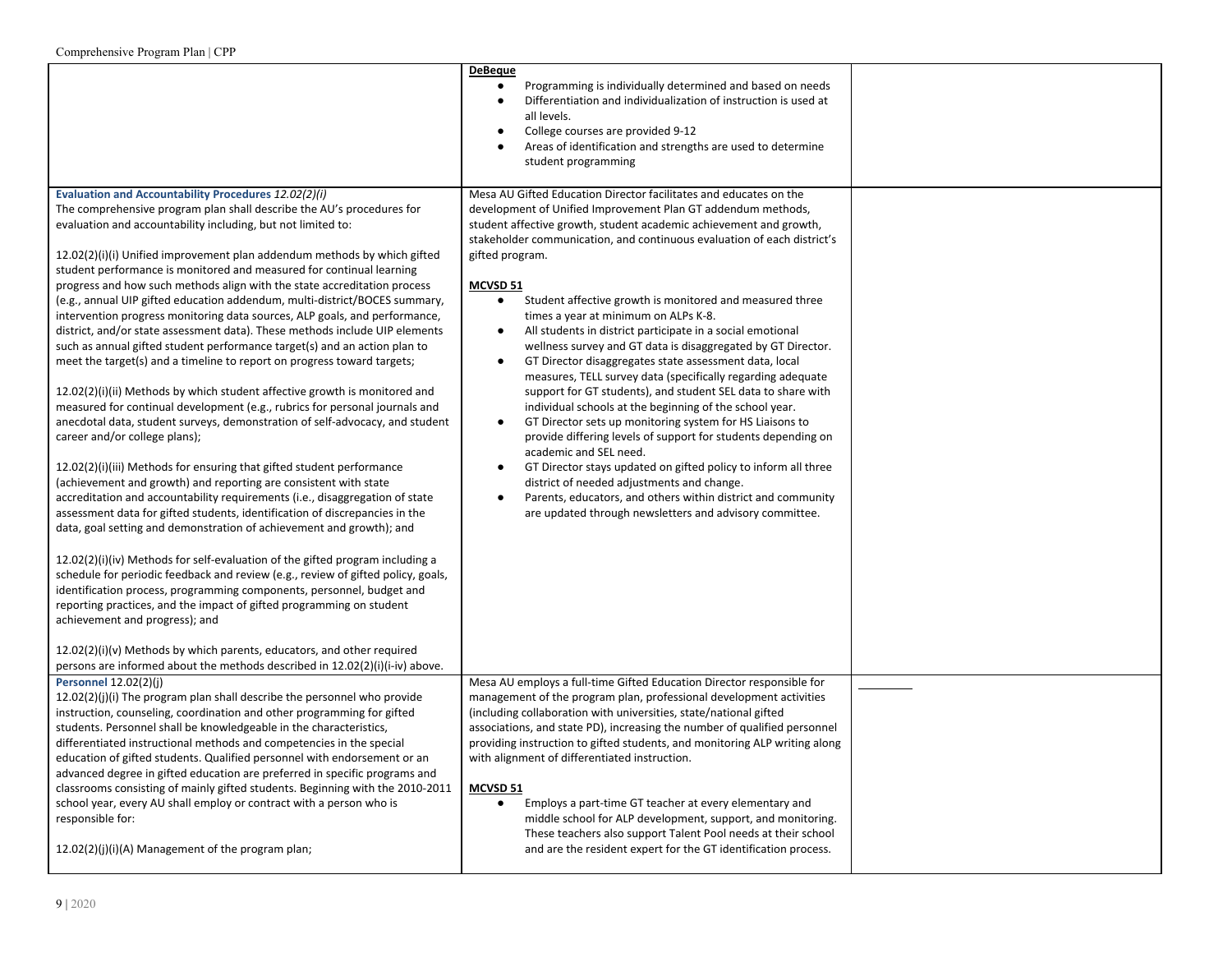| Comprehensive Program Plan   CPP |  |  |  |
|----------------------------------|--|--|--|
|----------------------------------|--|--|--|

| 12.02(2)(j)(i)(B) Professional development activities, the purposes of which       | Elementary GT teacher FTE is continually monitored and<br>$\bullet$         |  |
|------------------------------------------------------------------------------------|-----------------------------------------------------------------------------|--|
| are:                                                                               | adjusted depending on school size and number of students                    |  |
|                                                                                    | identified.                                                                 |  |
|                                                                                    |                                                                             |  |
| $12.02(2)(j)(i)(B)(l)$ To improve and enhance the skills, knowledge and expertise  | Middle Schools employ a half-time GT Teacher at each school.<br>$\bullet$   |  |
| of teachers and other personnel who provide instruction and other supportive       | All Elementary and MS GT teachers are required to earn a                    |  |
| services to gifted students; and                                                   | district certification or state endorsement in gifted education             |  |
|                                                                                    | within 5 years of being hired.                                              |  |
| $12.02(2)(j)(i)(B)(II)$ To increase, to the extent practicable, the number of      | Provides yearly stipends for HS Liaisons responsible for the                |  |
| qualified personnel providing instruction to gifted students.                      | development and monitoring of ALPs. HS Liaisons work in                     |  |
|                                                                                    |                                                                             |  |
|                                                                                    | collaboration with GT Director for identification needs and                 |  |
| 12.02(2)(j)(ii) The AU shall make good faith effort to hire and retain on at least | questions. Fruita 8/9 is included in HS system and structures               |  |
| a halftime basis one qualified person to administer and monitor the                | for GT education.                                                           |  |
| implementation of the AU's gifted program.                                         | Professional development regarding gifted education provided<br>٠           |  |
|                                                                                    | (at minimum): Monthly for GT elementary and GT MS                           |  |
|                                                                                    |                                                                             |  |
| 12.02(2)(j)(iii) Administrative units should consider employing sufficient         | Teachers (mandatory), Quarterly for HS Liaisons (mandatory),                |  |
| personnel for ALP writing and monitoring, and differentiated instruction for       | and 2-3 times a year for classroom teachers (optional).                     |  |
| gifted students.                                                                   | All district teachers and administration are provided the<br>٠              |  |
|                                                                                    | opportunity to attend gifted education conferences paid                     |  |
| 12.02(2)(j)(iv) Administrative units should collaborate with universities and      | through the GT grant.                                                       |  |
| colleges for the development of qualified personnel.                               | GT Department runs an annual mini-conference for gifted<br>$\bullet$        |  |
|                                                                                    |                                                                             |  |
|                                                                                    | education, content presented from district attendees to other               |  |
| $12.02(2)(j)(v)$ Personnel responsible for the instruction and learning of gifted  | gifted conferences, and all teachers and administrators invited             |  |
| students in core academic areas must meet the requirements under federal           | to attend.                                                                  |  |
| law for highly qualified teachers.                                                 |                                                                             |  |
|                                                                                    | <b>PVSD 50</b>                                                              |  |
|                                                                                    |                                                                             |  |
| $12.02(2)(j)(vi)$ Paraprofessionals may serve in supportive roles, but may not be  | Has a Gifted coordinator that is responsible for the<br>$\bullet$           |  |
| the sole instructional provider, nor may such paraprofessionals be funded          | management of the program, and collaborates with district                   |  |
| using state gifted education funds.                                                | personnel to make sure all goals are met.                                   |  |
|                                                                                    | Plateau Valley has a small student population that does not<br>$\bullet$    |  |
| $12.02(2)(j)(vii)$ The program plan shall also indicate the content of and means   | currently allow for a permanent employee to oversee the                     |  |
| by which the AU supports the acquisition and/or improvement of the                 |                                                                             |  |
|                                                                                    | gifted program.                                                             |  |
| knowledge and competencies of personnel through appropriate professional           | The coordinator meets with teachers to provide instruction.                 |  |
| development relating to the instruction, programming and counseling for            | The coordinator works with Mesa AU for guidance and PD<br>$\bullet$         |  |
| gifted students. (e.g., induction and in-service programs, job-embedded            | opportunities.                                                              |  |
| training and coaching, gifted education workshops or institutes and college        |                                                                             |  |
| coursework). Key topics should include, but need not be limited to, gifted         | <b>DeBeque</b>                                                              |  |
|                                                                                    |                                                                             |  |
| characteristics and myths, differentiated instruction, affective needs,            | A full time GT director provided through our AU<br>$\bullet$                |  |
| counseling, content instructional options and advanced curricular strategies       | communicates, monitors, and collaborates with the District's                |  |
| (e.g., higher order thinking strategies).                                          | GT Program Facilitator (currently the Superintendent).                      |  |
|                                                                                    | District's GT Program Facilitator communicates and develops<br>$\bullet$    |  |
|                                                                                    | gifted education program with district stakeholders.                        |  |
| Budget 12.02(2)(k)                                                                 | MCVSD 51 manages all budget aspects for Mesa AU and follows all parts       |  |
|                                                                                    |                                                                             |  |
| 12.02(2)(k)(i) The AU shall include in the annual plan a budget for gifted         | of ECEA Program Element 12.02 (2) (K).                                      |  |
| education which reflects the collaborative efforts of the AU and cost of           |                                                                             |  |
| implementing the program elements and the student goals stated in the              | MCVSD 51                                                                    |  |
| annual comprehensive program plan. The budget shall detail the funding             | State GT budget is used to pay salary of GT Director,                       |  |
| committed by the AU and funding requested from the Department. Funding             | instructional resources, professional learning, conferences, GT             |  |
| committed by the AU shall be an amount determined by the AU to contribute          | Teacher salaries, student scholarships, attendance to                       |  |
|                                                                                    |                                                                             |  |
| towards the AU's gifted student education program described in the AU's            | Legislative Day, and identification/testing materials.                      |  |
| program plan. Funds requested from the Department may be used for:                 | District contributes funds to provide majority of GT Teacher's<br>$\bullet$ |  |
|                                                                                    | salaries.                                                                   |  |
| 12.02(2)(k)(i)(A) Salaries for appropriately licensed and endorsed personnel       |                                                                             |  |
| primarily serving gifted students (e.g., gifted education directors,               | <b>PVSD 50</b>                                                              |  |
|                                                                                    | The budget is based on program requirements.<br>$\bullet$                   |  |
|                                                                                    |                                                                             |  |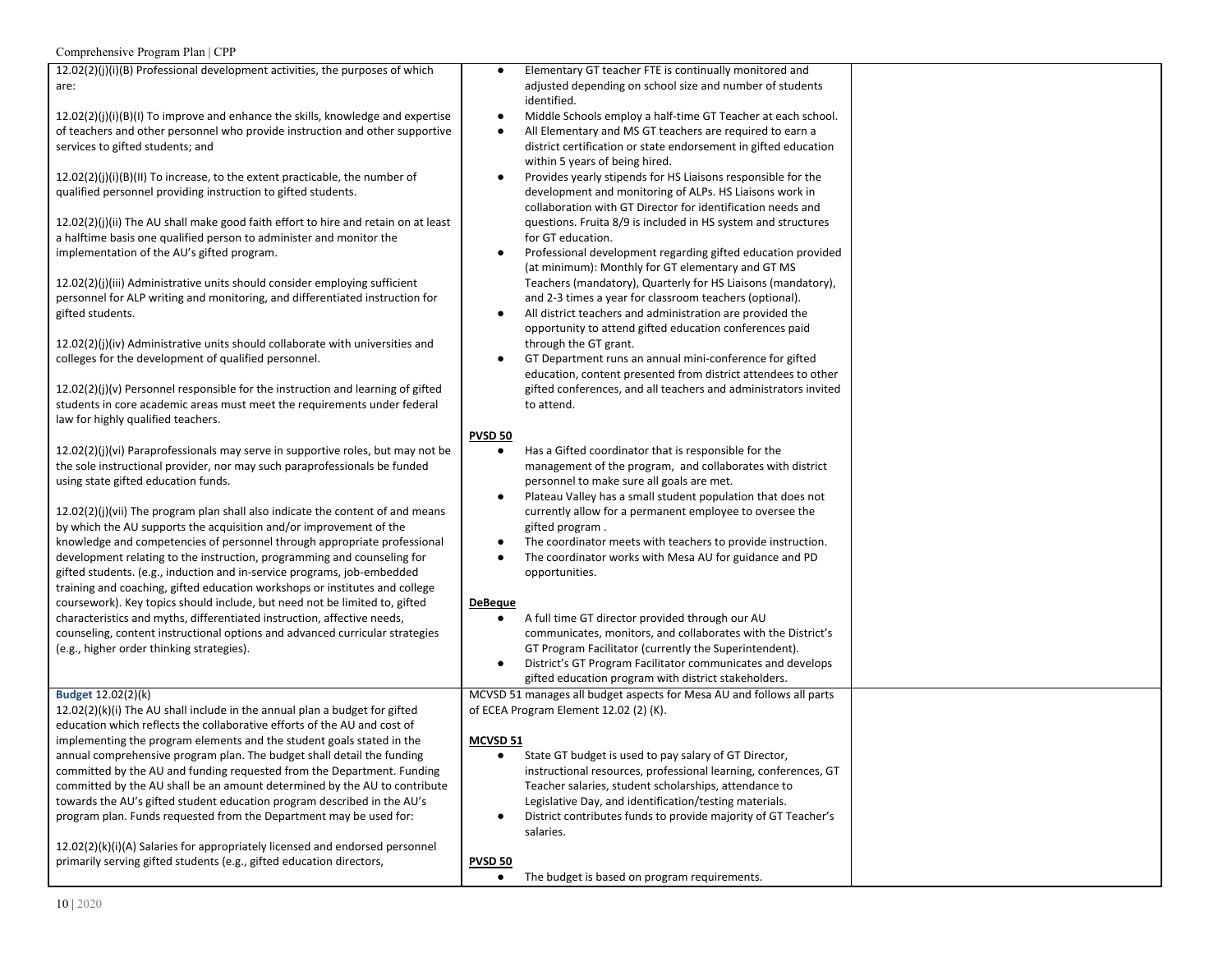| coordinators, resource teachers, counselors and teachers of gifted<br>classrooms);                                                                                                                                                                                                                                                                                                                                                                                                                                                                                                                                                                                                                                                     | (testing resources, needs of students, professional<br>development, etc                                                                                                                                                                                                                                                                                    |  |
|----------------------------------------------------------------------------------------------------------------------------------------------------------------------------------------------------------------------------------------------------------------------------------------------------------------------------------------------------------------------------------------------------------------------------------------------------------------------------------------------------------------------------------------------------------------------------------------------------------------------------------------------------------------------------------------------------------------------------------------|------------------------------------------------------------------------------------------------------------------------------------------------------------------------------------------------------------------------------------------------------------------------------------------------------------------------------------------------------------|--|
| $12.02(2)(k)(i)(B)$ Professional development and training relating to gifted<br>education;<br>$12.02(2)(k)(i)(C)$ Programming options and school counseling or affective<br>guidance specific to gifted students and their ALPs;<br>12.02(2)(k)(i)(D) Materials used in instructional programming for gifted                                                                                                                                                                                                                                                                                                                                                                                                                           | DeBeque:<br>A full time GT director provided through our AU monitors and<br>collaborates with stakeholders, working in conjunction with<br>the District's GT Program Facilitator (currently the<br>Superintendent).<br>The Program Facilitator's salary is paid for by the District.<br>$\bullet$<br>The Program Facilitator is supported by the AU gifted |  |
| education; and<br>12.02(2)(k)(i)(E) Administrative costs (classified or grant fiscal staff),<br>technology, and equipment necessary for the education of gifted students up<br>to ten percent for any one of these limited expenditures, and, not to<br>collectively exceed twenty percent of the total amount requested from the<br>Department.                                                                                                                                                                                                                                                                                                                                                                                       | coordinator through phone calls, meetings, and trainings.                                                                                                                                                                                                                                                                                                  |  |
| $12.02(2)(k)(ii)$ Administrative units may contract with other AUs to establish<br>and maintain gifted student programs (e.g., art, music, online coursework,<br>and counseling) for the education of gifted children, sharing costs of student<br>programing in accordance with terms of a contract. This action is optional<br>based upon available AU resources, and subject to AU discretion. An AU with<br>less than six children who need a particular program may purchase services<br>from one or more AUs that provide the appropriate gifted education program<br>for individual or groups of gifted students. Gifted education personnel in<br>these AUs shall collaborate on the content and monitoring of such contracts. |                                                                                                                                                                                                                                                                                                                                                            |  |
| Record Keeping 12.05(1)<br>Financial records shall be kept in accordance with generally accepted<br>principles of governmental accounting. Recommended accounting principles<br>are listed in the Financial Policies and Procedures Handbook.                                                                                                                                                                                                                                                                                                                                                                                                                                                                                          | You may simply check "yes" if you follow these procedures. If you do not,<br>please explain.<br>$\vee$ Yes                                                                                                                                                                                                                                                 |  |
| 12.05(2) Inventory<br>An inventory shall be maintained of all equipment for which funding was<br>received. These records shall be maintained throughout the useful life of the<br>equipment.                                                                                                                                                                                                                                                                                                                                                                                                                                                                                                                                           |                                                                                                                                                                                                                                                                                                                                                            |  |
| 12.05(3) Student Education Records<br>The ALP documents shall be part of the student's cumulative education<br>record.                                                                                                                                                                                                                                                                                                                                                                                                                                                                                                                                                                                                                 |                                                                                                                                                                                                                                                                                                                                                            |  |
| 12.05(4) Confidentiality of Student Education Records<br>Individually identifiable records of students referred, assessed, evaluated,<br>and/or served through programming for gifted and talented students in any<br>AU shall be held to be confidential and protected in accordance with<br>applicable federal and state laws and regulations. Student records that are<br>collected and/or stored electronically shall be held to current state law and<br>FERPA regulations governing the protection of personally identifiable<br>information and the privacy interests of students.                                                                                                                                              |                                                                                                                                                                                                                                                                                                                                                            |  |
| 12.05(5) Maintenance and Destruction of Student Education Records<br>Gifted student education records and ALPs shall be maintained, retained and<br>destroyed consistent with the ongoing system of student record keeping                                                                                                                                                                                                                                                                                                                                                                                                                                                                                                             |                                                                                                                                                                                                                                                                                                                                                            |  |